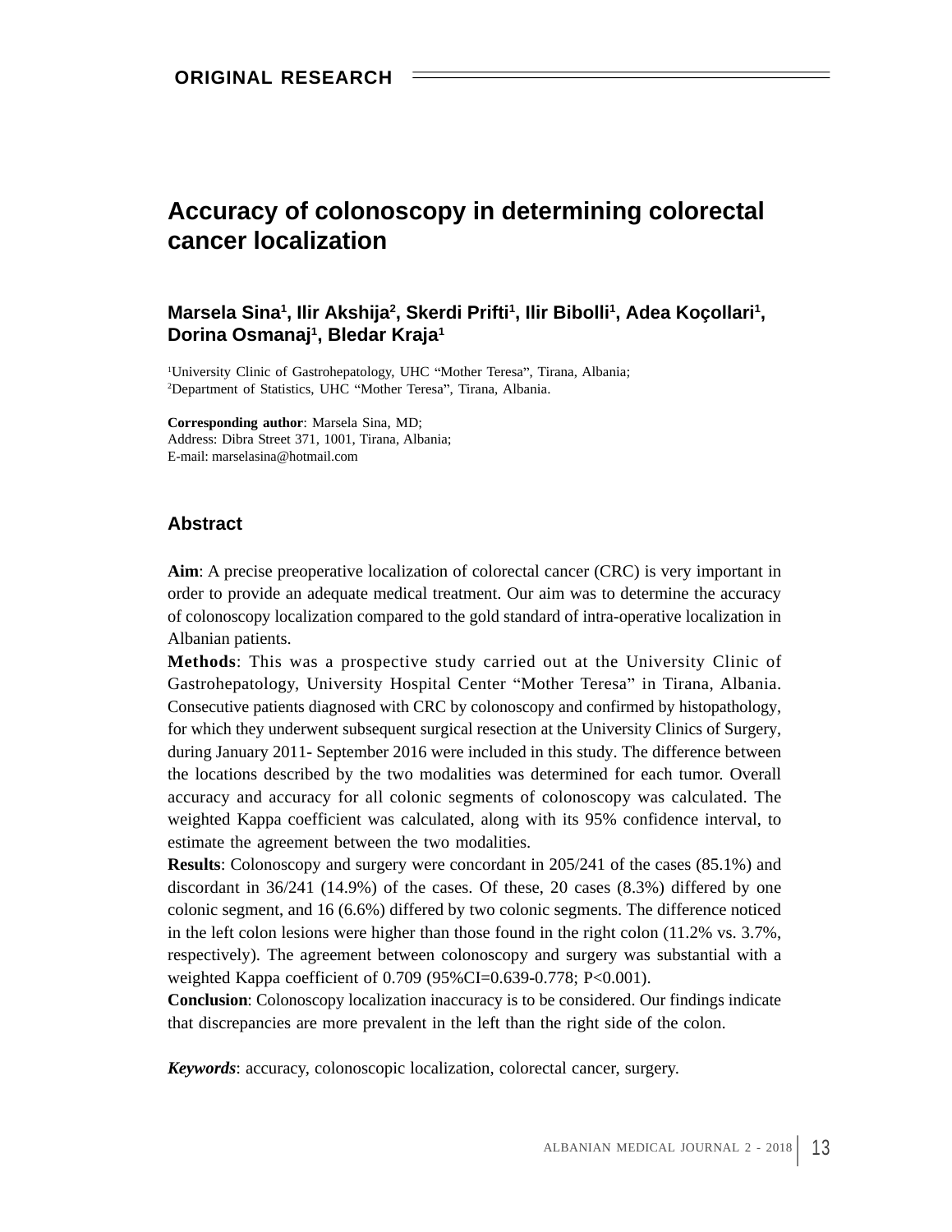Colorectal cancer (CRC) is the third most common rectal cancer will be diagnosed in the USA during 2018 (1). Actually, colonoscopy is considered the optimal investigation for the CRC diagnosis and

A precise preoperative localization of CRC is very important in order to provide an adequate surgical treatment and an efficient utilization of neoadjuvant

Several studies have reported that localization errors lead to changes in the operative modalities

Finally, with the advent of laparoscopic resection in Albania, a procedure which offers the benefits of a minimally invasive surgery, identifying the

In one study (8), the reported removal of incorrect colonic segment by laparoscopic surgeons was

According to the literature, the accuracy of using IBM SPSS, version 20.0. colonoscopy in CRC localization varies widely, with a reported wrong localization ranging from 4% to Results

The aim of our study was to determine the colonoscopy and confirmed histologically as accuracy of colonoscopy localization compared to colorectal adenocarcinomas. We had a slight male the gold standard of intra-operative localization in

This was a prospective study carried out at the University Clinic of Gastrohepatology, University Hospital Center "Mother Teresa" in Tirana, Albania. Consecutive patients diagnosed with CRC by colonoscopy and confirmed by histopathology, for which they underwent subsequent surgical resection at the University Clinics of Surgery, during January 2011- September 2016, were included in this study. Colonoscopies were performed by experienced endoscopists in our

**Introduction** Endoscopy Unit, and not in the screening settings; cancer in both males and females; an estimated excluded if they were undergoing neoadjuvant 97,220 cases of colon cancer and 43,030 cases of chemo-radiation, had a previously colon resection, localization within the colonic segments (2,3). classified according to the colonic segments: chemo-radiation (4). lesion localization was considered as the gold in 4%-11% of the cases (5,6). for each tumor. Overall accuracy of colonoscopy all the patients were symptomatic. Patients were or had inflammatory bowel disease. In order to standardize reporting, cancer localization during colonoscopy, and surgical intervention, was cecum, ascending colon, hepatic flexure, transverse colon, splenic flexure, descending colon, sigmoid colon, rectosigmoid and rectum. Intra-operative standard. The difference between the locations described by the two modalities was determined was calculated. This was also calculated for each colonic segment.

precise location of CRC is crucial (7). significant. The weighted Kappa coefficient was estimated at 6.5%. modalities. All statistical analyses were performed A P<0.05 was considered to be statistically calculated, along with its 95% confidence interval, to estimate the agreement between the two using IBM SPSS, version 20.0.

### **Results**

34% (2,9-13). There were 262 patients diagnosed with CRC by Albanian patients. (43.9%) females. Mean age was  $62.68 \pm 11.03$ **Methods resection**, whereas further 21 cases were excluded predominance of 147 patients (56.1%) vs. 115 years. Of these, 241 patients underwent surgical since no surgical intervention took place due to advanced stage disease. Location of CRC during colonoscopy and surgery is presented in Table 1 and Figure 1. A different description of location between colonoscopy and surgery was found in 14.9% (n=36) of the cases (Table 2). Of these, 20 cases (8.3%) differed by one colonic segment, and 16 (6.6%) differed by two colonic segments. When dividing the colon into right (cecum, ascending colon, hepatic flexure, and transverse colon) and left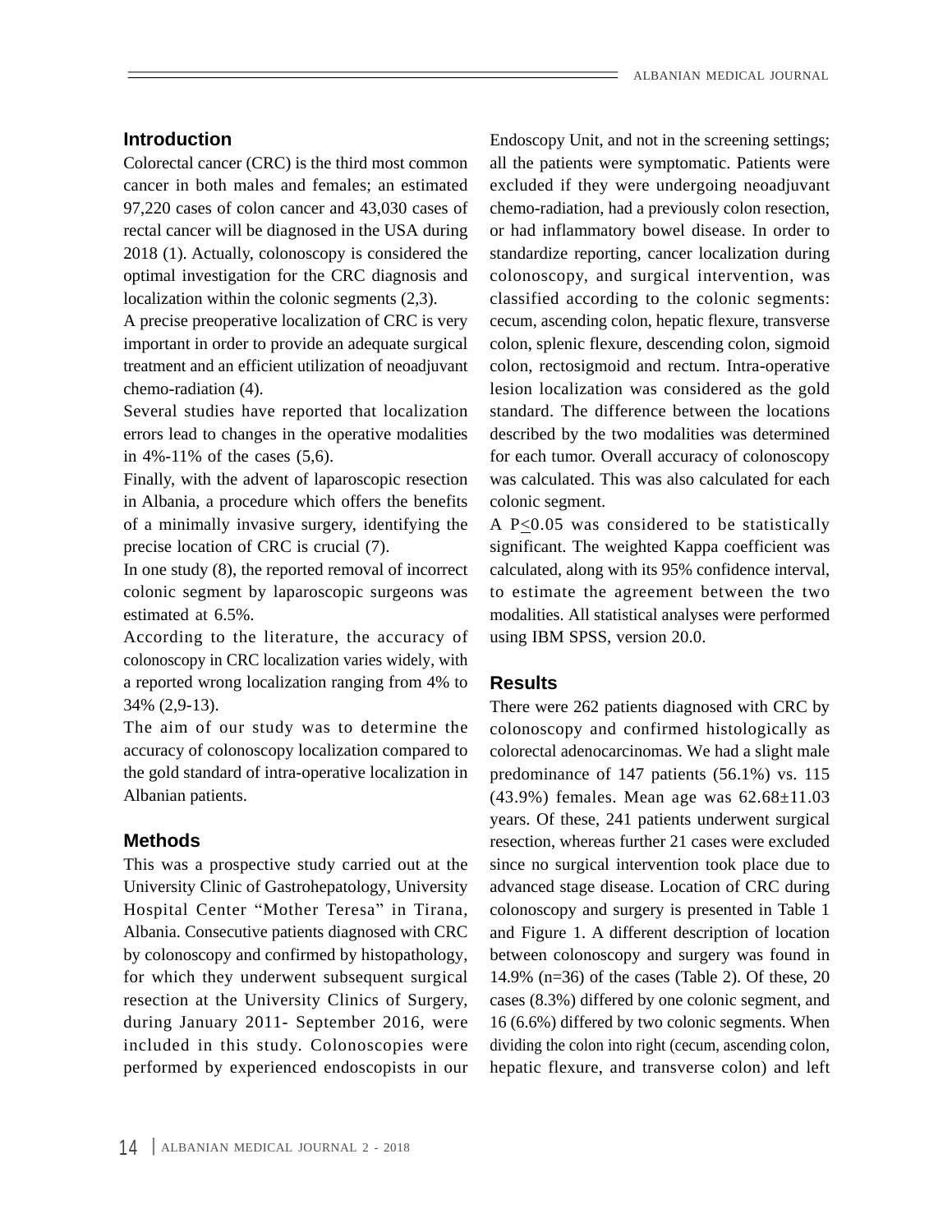| <b>Colonic Segment</b> | Colonoscopy (%) | Surgery $(\%)$ |
|------------------------|-----------------|----------------|
| Cecum                  | 16(6.1)         | 15(5.7)        |
| Ascending colon        | 13(5)           | 16(6.1)        |
| Hepatic flexure        | 12(4.6)         | 10(3.8)        |
| Transverse colon       | 5(1.9)          | 4(1.5)         |
| Splenic flexure        | 7(2.7)          | 4(1.5)         |
| Descending colon       | 9(3.4)          | 9(3.4)         |
| Sigmoid colon          | 37(14.1)        | 34(13)         |
| Rektosigmoid colon     | 40(15.3)        | 36(13.7)       |
| Rectum                 | 123(46.9)       | 113(43.1)      |
| Total                  | 262             | 241(92)        |
| Missing                |                 | 21(8)          |
| <b>Total</b>           | 262             | 262            |

**Table 1. Colorectal cancer location according to colonoscopy and surgery**



**Figure 1. Colorectal cancer location in colonoscopy and surgery**

(splenic flexure, descending colon, sigmoid colon, rectosigmoid and rectum), the difference noticed in the left colon lesions were higher than those

found in the right colon (11.2% vs. 3.7%, respectively).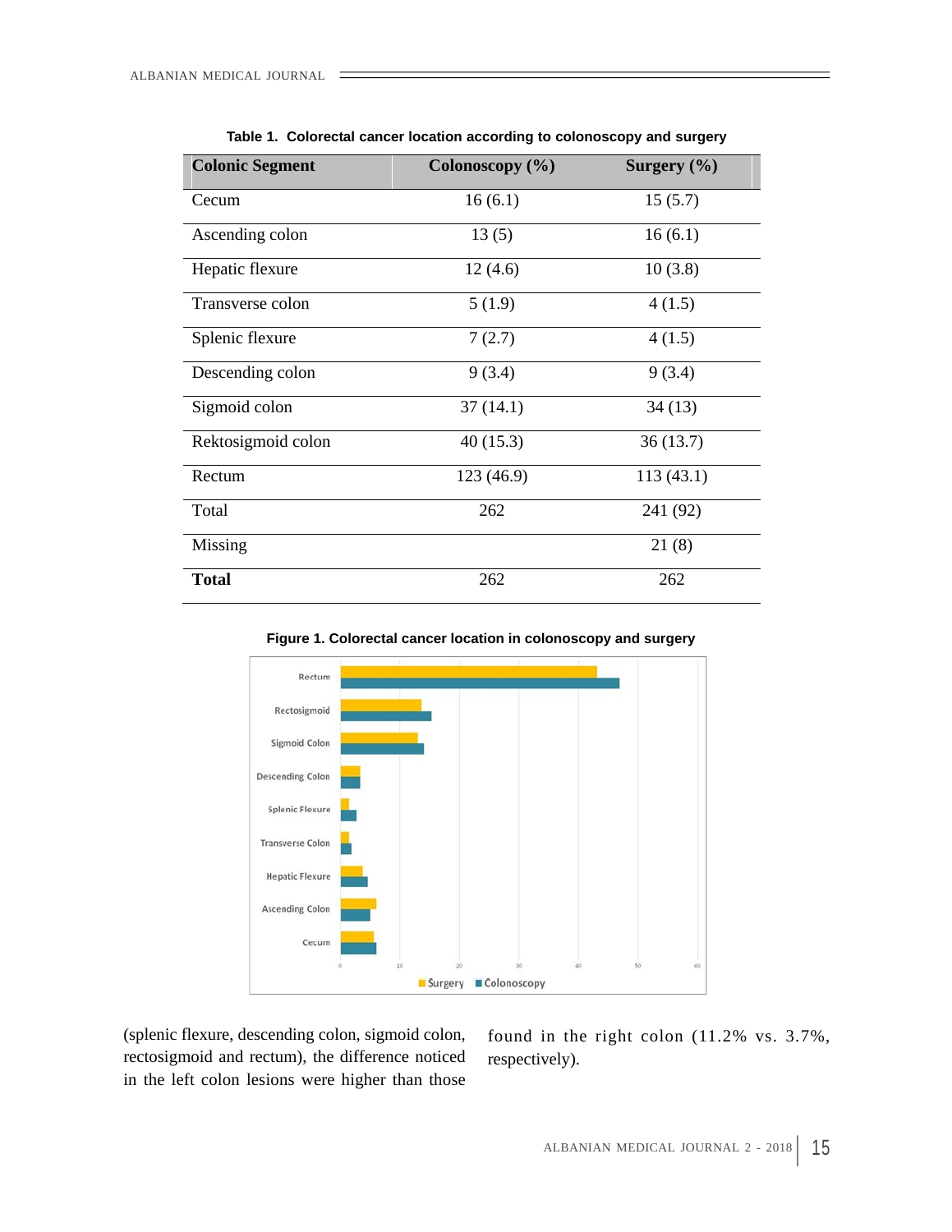|                 | <b>SURGERY</b> |               |                    |                |                    |                |                |                  |              |              |  |  |
|-----------------|----------------|---------------|--------------------|----------------|--------------------|----------------|----------------|------------------|--------------|--------------|--|--|
| Colonoscopy     | Cecum          | Ascendi<br>ng | Hepatic<br>flexure | Transve<br>rse | Splenic<br>flexure | Descendi<br>ng | Sigmoid        | Rectosig<br>moid | Rectum       | <b>Total</b> |  |  |
| Cecum           | 15             |               | $\boldsymbol{0}$   | $\theta$       | $\Omega$           | $\theta$       | $\theta$       | $\theta$         | $\theta$     | 16           |  |  |
| Ascending       | $\theta$       | 10            | 3                  | $\Omega$       | $\Omega$           | $\theta$       | $\Omega$       | $\Omega$         | $\theta$     | 13           |  |  |
| Hepatic flexure | $\theta$       | 4             | 7                  | $\theta$       | $\theta$           | $\theta$       | $\theta$       | $\theta$         | $\theta$     | 11           |  |  |
| Transverse      | $\theta$       |               | $\mathbf{0}$       | $\overline{4}$ | $\Omega$           | $\mathbf{0}$   | $\Omega$       | $\Omega$         | $\mathbf{0}$ | 5            |  |  |
| Splenic flexure | $\mathbf{0}$   | $\mathbf{0}$  | $\mathbf{0}$       | $\mathbf{0}$   | $\overline{4}$     | $\overline{2}$ | $\mathbf{0}$   | $\mathbf{0}$     | $\mathbf{0}$ | 6            |  |  |
| Descending      | $\theta$       | $\theta$      | $\theta$           | $\theta$       | $\mathbf{0}$       | $\overline{7}$ |                | $\theta$         | $\theta$     | 8            |  |  |
| Sigmoid         | $\theta$       | $\theta$      | $\theta$           | $\theta$       | $\theta$           | $\theta$       | 28             | $\overline{4}$   |              | 33           |  |  |
| Rectosigmoid    | $\mathbf{0}$   | $\theta$      | $\mathbf{0}$       | $\theta$       | $\theta$           | $\mathbf{0}$   | 3              | 26               | 8            | 37           |  |  |
| Rectum          | $\mathbf{0}$   | $\theta$      | $\theta$           | $\mathbf{0}$   | $\Omega$           | $\theta$       | $\overline{c}$ | 6                | 104          | 112          |  |  |
| <b>Total</b>    | 15             | 16            | 10                 | $\overline{4}$ | $\overline{4}$     | 9              | 34             | 36               | 113          | 241          |  |  |

**Table 2. Correlation between colonoscopy and surgery of CRC localization**

There were 24 (9.9%) cases of discordant colonoscopy e.g., ileocecal valve or hepatic flexure

cecum, ascending, hepatic flexure, transverse, with a weighted Kappa coefficient of 0.709 19% (18,19).

Accurate preoperative CRC localization is very important in order to ensure optimal pre-operative surgical treatment, especially in the widespread of laparoscopic surgery. This intervention offers to the patient the benefits minimally invasive surgery but

Although, sometimes it can be challenging to be reasonable to suppose that some anatomical areas provide more reliable landmarks during

localization described in sigmoid, rectosigmoid and (13). Nevertheless, in our study and others, all the rectum. In these 24 cases, all the lesions were colonic segments were susceptible to localization found in one of these three segments. inaccuracy. There is a wide variability in published The overall accuracy of colonoscopy was 85.1%. papers regarding tumor localization error ranging Regarding the colonic segments, the accuracy for from 4% (9) to 34% of cases (16), with the highest splenic flexure, descending, sigmoid, rectosigmoid studies report a considerable rate of erroneous and rectum localization were respectively: 99.59%, colonoscopic localization. A retrospective 2017 96.27%, 97.10%, 98.76%, 99.17%, 98.34%, study (16,17), found mislocalization in 33% of 94.19%, 90.04%, and 90.46%. The agreement cases; 2 multi- centers prospective (2014,2017) between colonoscopy and surgery was substantial studies conducted in UK reported an error rate of rates in earlier studies. However, even recent 19% (18,19).

(95%CI=0.639-0.778, P<0.001) (14). Finally, a meta-analysis conducted by Sergio et al, **Discussion** tattoo was used  $(9.5\%)$ . in 2016 with a total of 3221 patients included found a 15.4% error rate (4). This rate was lower when tattoo was used  $(9.5\%)$ .

has the disadvantage of losing the intraoperative reported data. The highest accuracy was found in tactile sensation (3,15). cecum localization 99.59%. The localization of left determine the precise location of the tumor, it would discordance rate when compared to right colon Our study showed that the localization of CRC was inaccurate in 14.9% of patients. The majority of these misallocations occurred within one colonic segment (8.3%) and 6.6% in two colonic segments. Our results are within the range of previously colon lesions was associated with increased lesions (11.2% vs 3.7%). The literature shows controversial results regarding the distribution of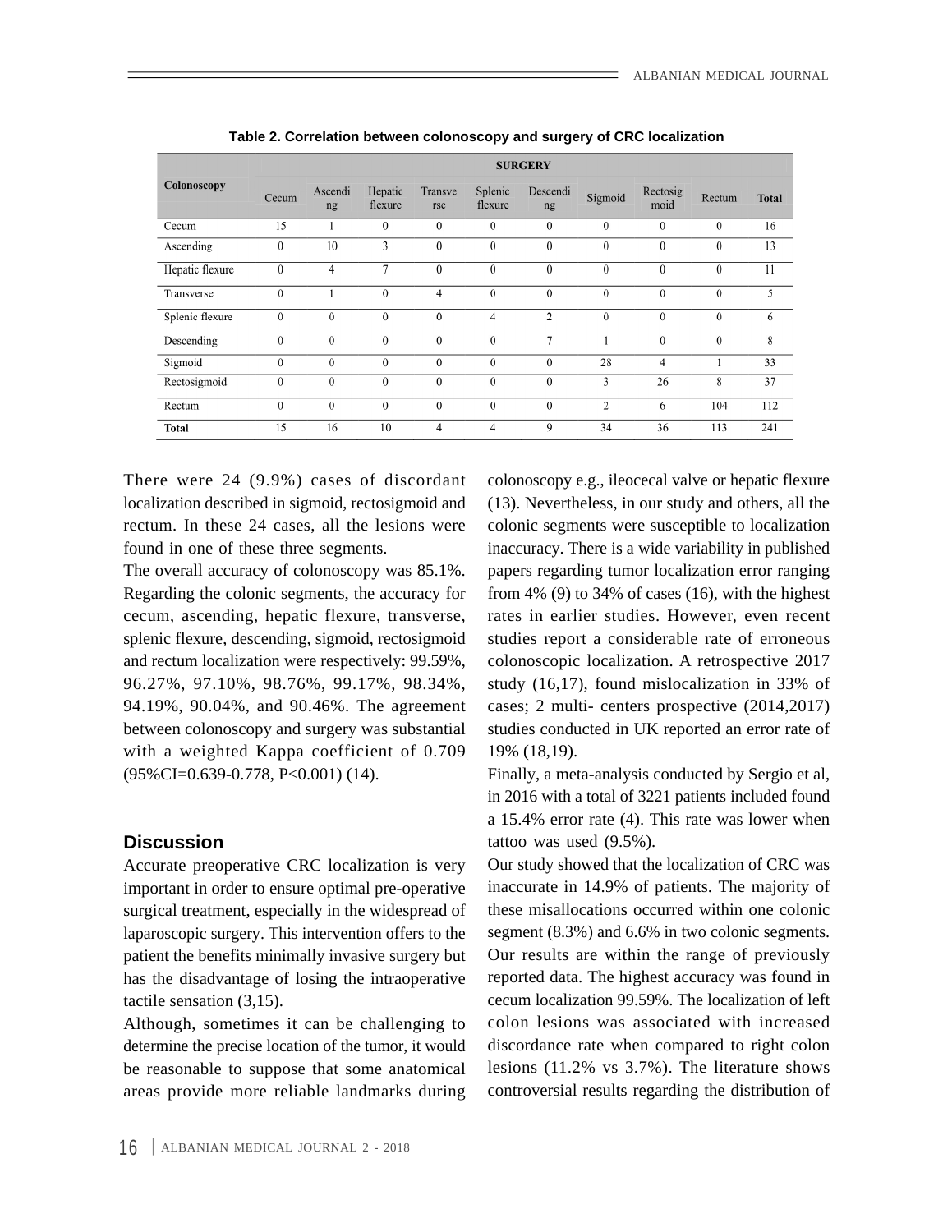wrong localization rate among the colonic segments; From the same group, Moug et al. found that 5.2%

ous localization were described in sigmoid, This is probably due to the lack of distinct stated before, incorrectly localized lesions can lead strategy. Discordance in rectum rectosigmoid and rectal cancer are treated preoperatively with localization. neoadjuvant chemo-radiation in contrast to more In conclusion, in our series including Albanian proximal cancers (5). By the other hand, low anterior resection is associated with higher morbidity reported that 6.3% of incorrectly localized lesions these three segments. required on-table changes in planned surgery (18).

some studies reported that left- sided lesions were of cases with localization error resulted in altered more difficult to localize properly (12,13), while surgical management (19). When analyzing factors others reported that right- sided lesions were harder influencing CRC localization at colonoscopy, they to accurately localized (11,20). found that both cecal intubation and use of scope In our study 66.7% (24/36) of cases with errone- guide were significant factors associated with precise CRC anatomic location (19).

rectosigmoid and rectum. In these 24 cases, all the Other studies (22) found gastroenterology training lesions were found in one of these three segments. along with incomplete colonoscopy as important colonoscopy landmarks in this area. In such Different techniques have been used to minimize circumstances, communication between endosco- preoperative localization errors. Tattooing during pists and surgeons is of paramount importance. As colonoscopy improved the accuracy up to 98% to changes in surgical plan and/or treatment localization accuracy reached 100% (24). Clips has sigmoid segments is of particularly relevant Others have used magnetic endoscopic imaging importance because patients with stage II or III (27) and CT colonography (2) to aid in tumor factors associated with incorrect localization. (23), while with intraoperative colonoscopy also been used to facilitate localization (25,26). localization.

than sigmoid resection (21). In both cases, accurate. The error rate is higher in the left than inappropriate use of adjuvant therapy or resection the right side of colon. Discrepancies are more of the wrong colonic segments can occur. In prevalent in rectum, rectosigmoid and sigmoid. rectum, the precise distance from anal dentate line Efforts should be made to better communicate and is important in regard to distal resection margin, establish an agreement between endoscopists and while in colon, inaccurate localization may lead to surgeons regarding the definitions of anatomic wrong colonic segment resection. Johnstone et al. colonic segments, particularly on lesions located in patients, the colonoscopy procedure regarding tumor localization is to be considered reasonably these three segments.

**Conflicts of interest**: None declared.

## **References**

- Atlanta, Ga: American Cancer Society; 2018. Gastrointest Surg 2010;2:22-5.
- Tumor localization for laparoscopic colorectal surgery. World J Surg 2007;31:1491-5. review and meta-analysis. Surg Endosc 2016;31:2366-79.
- 3. Lee J, Voytovich A, Pennoyer W, Thurston K, Kozol RA.

1. American Cancer Society. Cancer Facts & Figures 2018. phy scanning as a complement to colonoscopy. World J

- 2. Cho YB, Lee WY, Yun HR, Lee WS, Yun SH, Chun HK. American Cancer Society. Cancer Facts & Figures 2018. Channel and the state of colonoscopy. World J<br>Atlanta, Ga: American Cancer Society; 2018. Channel Castrointest Surg 2010;2:22-5.<br>Channel Castrointest Surg 2010;2:22-5.<br> Gastrointest Surg 2010;2:22-5.4. Acuna SA, Elmi M, Shah PS, Coburn NG, Quereshy FA. Preoperative localization of colorectal cancer: a systematic
	- 5. Piscatelli N, Hyman N, Osler T. Localizing colorectal cancer by colonoscopy. Arch Surg 2005;140:932-5.